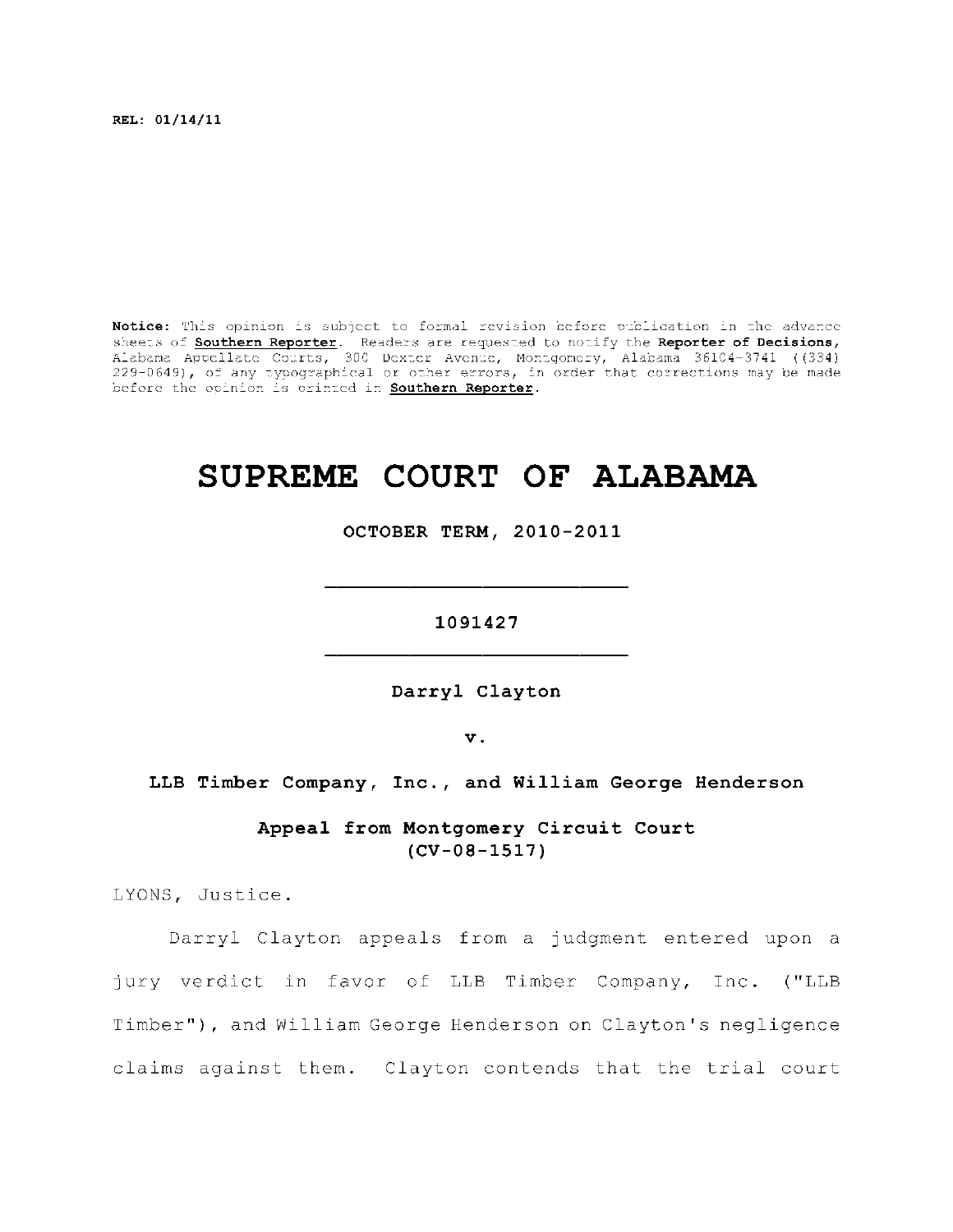improperly charged the jury regarding mechanical failure and that the trial court erred in denying Clayton's motion for a new trial. We reverse.

# Factual Background and Procedural History

On October 23, 2006, Clayton, a commercial truck driver delivering a load from Chicago, Illinois, to Tallahassee, Florida, stopped at a truck stop in Hope Hull. After Clayton parked his truck, he took a nap in the back of its cab, where he had bunk beds for that purpose. Some time later, Henderson, a commercial truck driver for LLB Timber, drove his truck to the same truck stop in Hope Hull. Henderson parked his truck, left the engine running, and went into the store of the truck stop to buy a drink. Henderson testified at trial that when he parked the truck he set the brakes; he stated that he recalled hearing the distinct popping sound made by the air brakes on the truck when the parking brake is set. The brakes on Henderson's truck were new; they had been installed just a few weeks before. Inside the store, Henderson chose a drink and went to pay the clerk. On his way to the counter, he glanced out the door and saw that his truck was gone. Henderson stated that he immediately left the store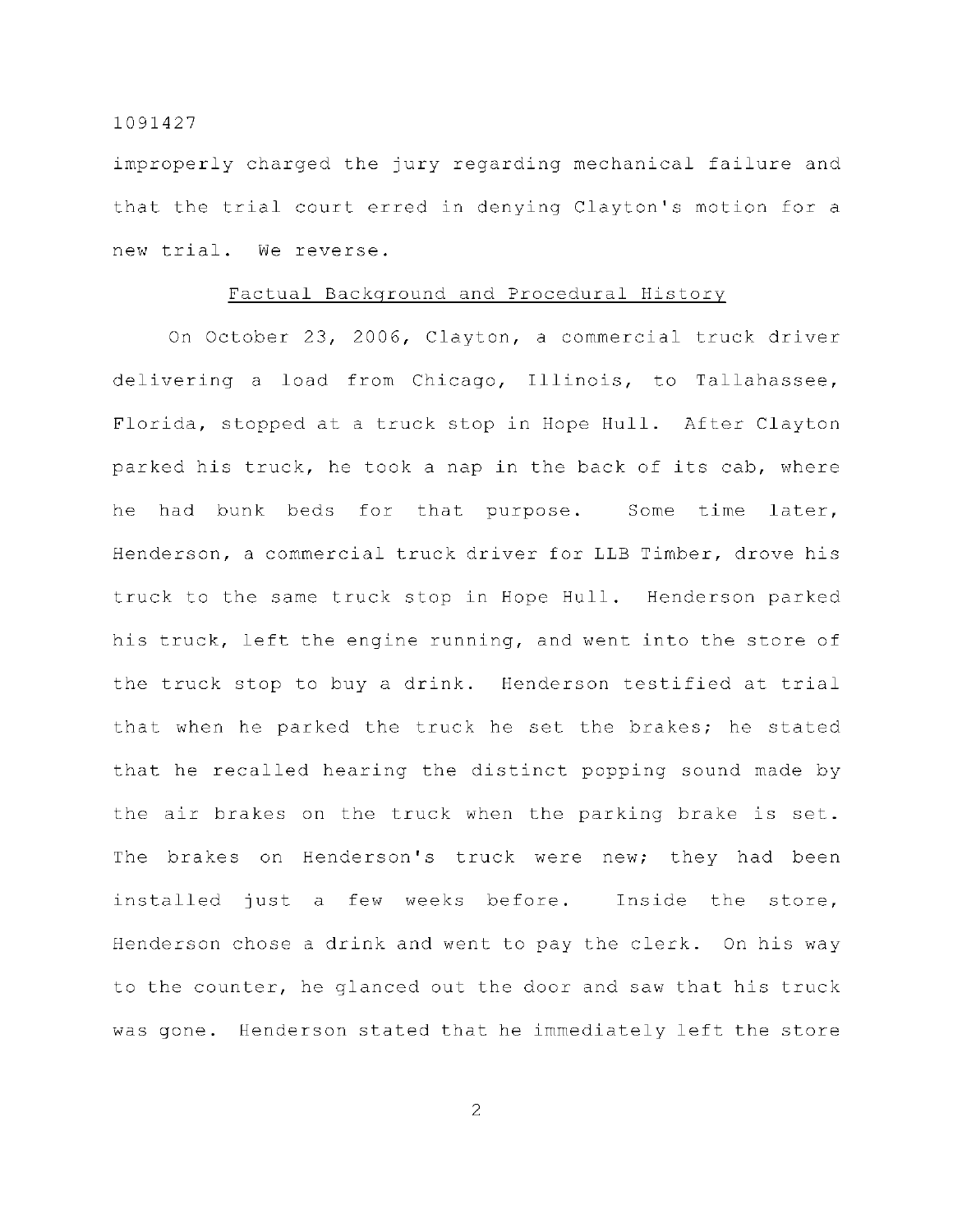to see what had happened. He saw that his truck had rolled across the parking lot to where Clayton's truck was parked. Clayton testified at trial that he had just awaked from his nap when he felt two jolts. He looked out the window of his truck and saw that his truck had been struck by another truck.

On September 30, 2008, Clayton sued LLB Timber and Henderson in the Montgomery Circuit Court, stating claims based on several theories of negligence and wantonness and seeking recovery for injuries Clayton claimed he received as a result of the accident.<sup>1</sup> Most of the facts presented at trial were disputed. Clayton claimed that he suffered serious injuries to his back, neck, and left shoulder as a result of the accident. Henderson and LLB Timber maintained that Clayton was malingering and that he suffered only minor or no injuries. Clayton argued that Henderson had negligently failed to set the brakes on his truck. Henderson testified repeatedly that he was certain that he had set the brakes and that he did not know what had caused his truck to roll. Henderson also stated that he had not experienced any problems

<sup>&</sup>lt;sup>1</sup>Clayton also sued IndusTree Timber, Inc., but the trial court entered a summary judgment in favor of that defendant before trial. Clayton has not appealed from that judgment.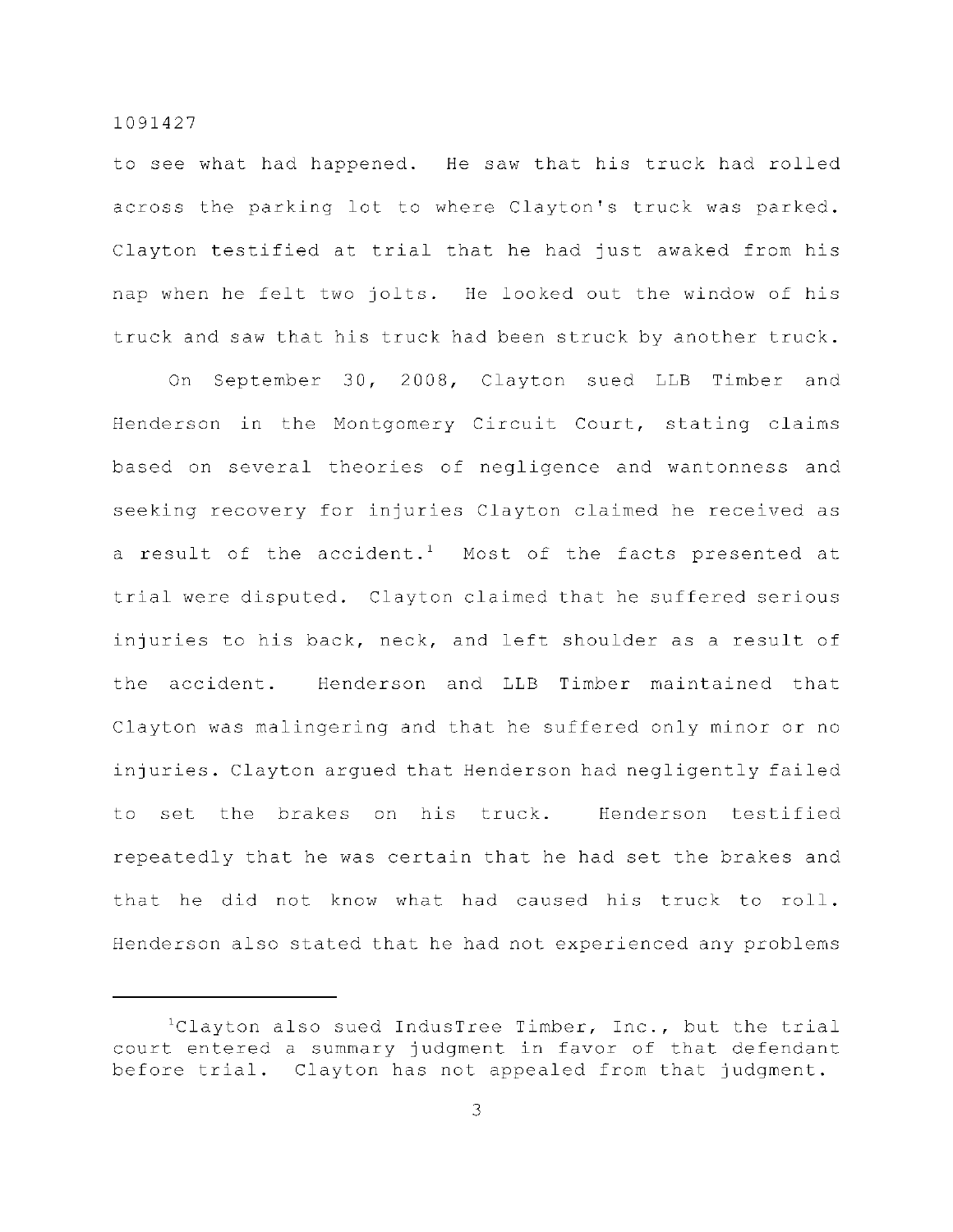with the brakes on his truck before or after the accident. Henderson's supervisor, Craig Nichols, a certified truck inspector, testified that he inspected Henderson's truck after the accident and did not find anything wrong with the brakes. Nichols also testified that he had tried to recreate the accident, i.e., cause the truck to roll with the brakes set, but was unable to do so.

Over Clayton's objection, the trial court, in its oral charge to the jury, gave the following instruction:

"It is the duty of the owner or the operator of a motor vehicle to see that it is reasonably safe and in a reasonably safe condition before operating it on a public highway; where, however, the owner or operator of the vehicle without knowledge of a defective condition, known or reasonably foreseeable, experiences mechanical failure and such mechanical failure is the sole proximate cause of the injury or damage, the owner or operator cannot be held liable therefor."

Alabama Pattern Jury Instructions: Civil ("APJI") 26.14 (mechanical failure)(2d ed. 1993). Clayton's objection to the charge was sufficient to preserve any error. The jury subsequently returned a verdict in favor of Henderson and LLB Timber, and the trial court entered a judgment on the verdict. Clayton moved for a new trial and, alternatively, to vacate the judgment. He argued that the trial court improperly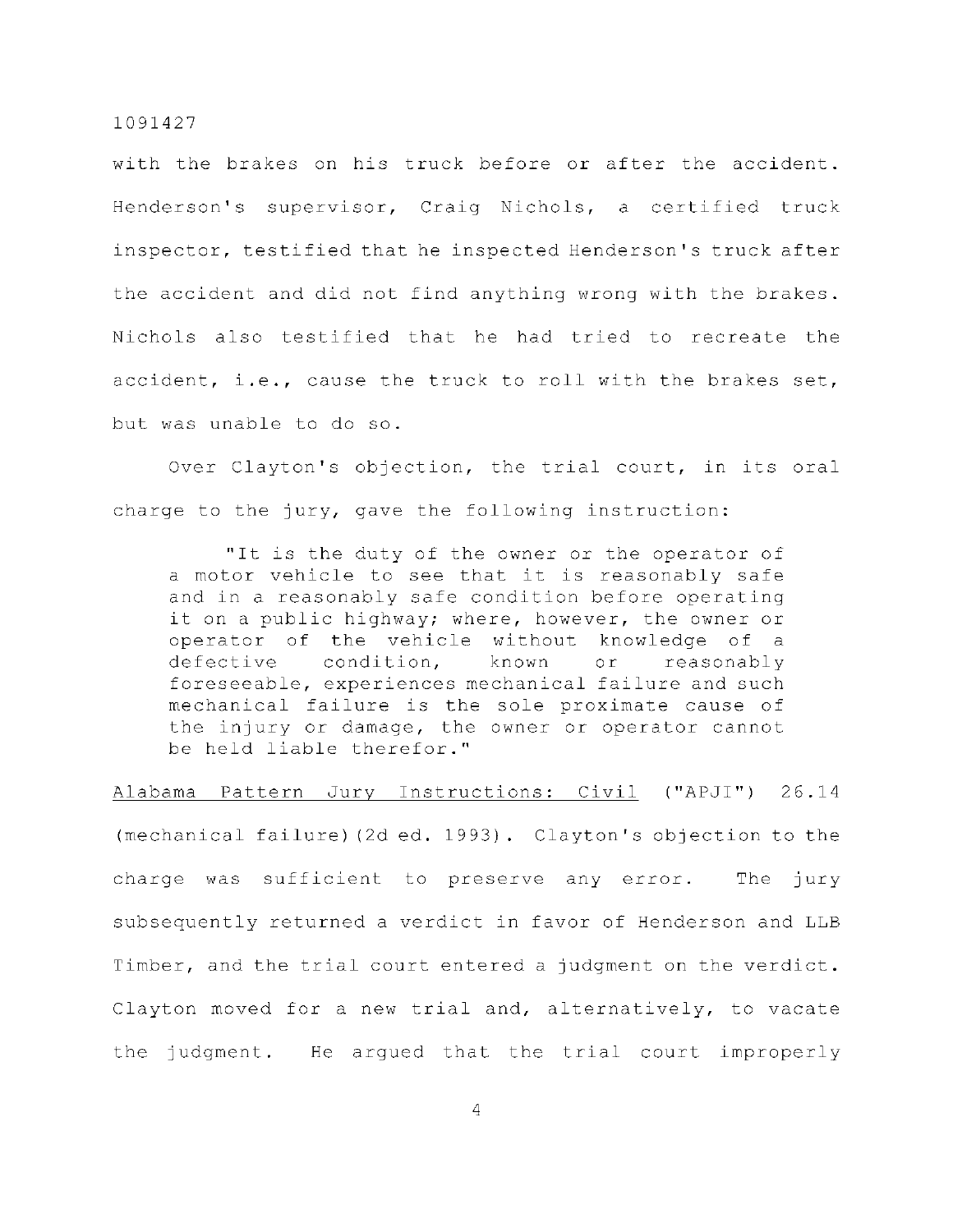charged the jury on mechanical failure, that the jury's verdict was not supported by a preponderance of the evidence, and that the trial court erred in failing to grant Clayton's motion for a judgment as a matter of law and, subsequently, his motion for a new trial. The trial court denied the motions, and Clayton appealed.

# Analysi s

On appeal Clayton arques, as he did below, that the trial court improperly instructed the jury regarding mechanical failure, that the jury's verdict was not supported by a preponderance of the evidence, and that the trial court erred in failing to grant Clayton's motion for a judgment as a matter of law and, subsequently, his motion for a new trial. This Court has stated:

"'A trial court has broad discretion in formulating its jury instructions, provided those instructions accurately reflect the law and the facts of the case.' Pressley v. State, 770 So. 2d 115, 139 (Ala. Crim. App. 1999). Thus, 'generally speaking, the standard of review for jury instructions is abuse of discretion.' Pollock v. CCC Invs. I, LLC, 933 So. 2d 572, 574 (Fla. Dist. Ct. App.  $2006)$ ."

Arthur v. Bolen, 41 So. 3d 745, 749 (Ala. 2010). This Court has also stated: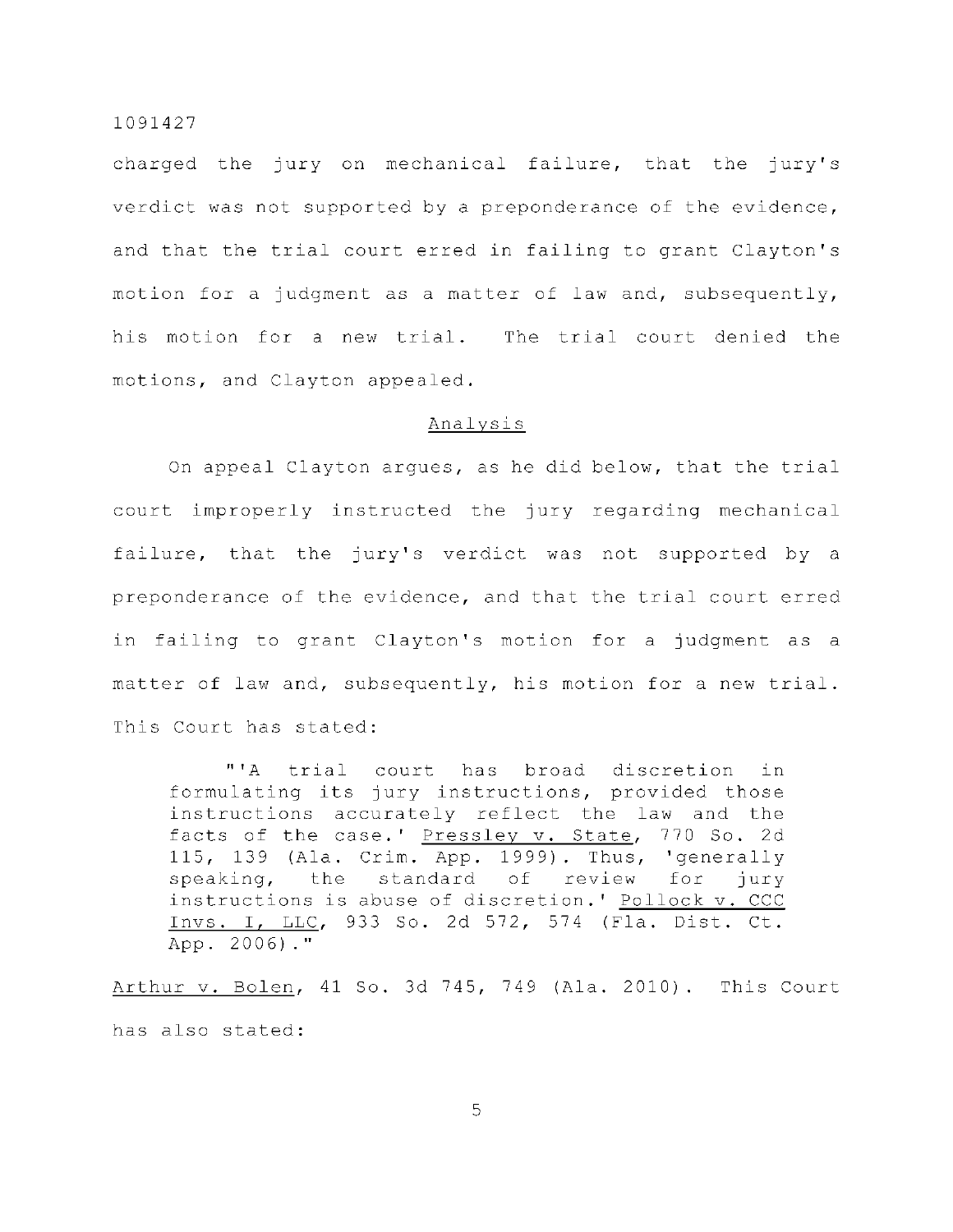"Under Alabama law, '"[a] party is entitled to proper jury instructions regarding the issues presented, and an incorrect or misleading charge may be the basis for the granting of a new trial."' King  $v.$  W.A. Brown & Sons, Inc., 585 So. 2d 10, 12 (Ala. 1991) (citation omitted). When an objection to a jury charge has been properly preserved for review on appeal, as this one was, we '"look to the entirety of the [jury] charge to see if there was reversible error,"' and reversal is warranted only if the error is prejudicial. King, 585 So. 2d at 12. "

George H. Lanier Mem'l Hosp. v. Andrews, 809 So. 2d 802, 806 (Ala . 2001) .

Clayton concedes that the mechanical-failure instruction given by the trial court is a correct statement of the law. He argues, however, that the trial court erred in giving the instruction because, he says, there was insufficient evidence of mechanical failure to support such an instruction. Clayton cites the "notes on use" to APJI 26.14, which state that the instruction is: "To be used in cases where defendant offers evidence of mechanical failure as a defense to the action." (Emphasis added.) Clayton also relies on this Court's decisions in Phillips v. Seward, [Ms. 1081226, June 25, 2010] So. 3d \_\_ (Ala. 2010), and Friedlander v. Hall, 514 So. 2d 914 (Ala. 1987).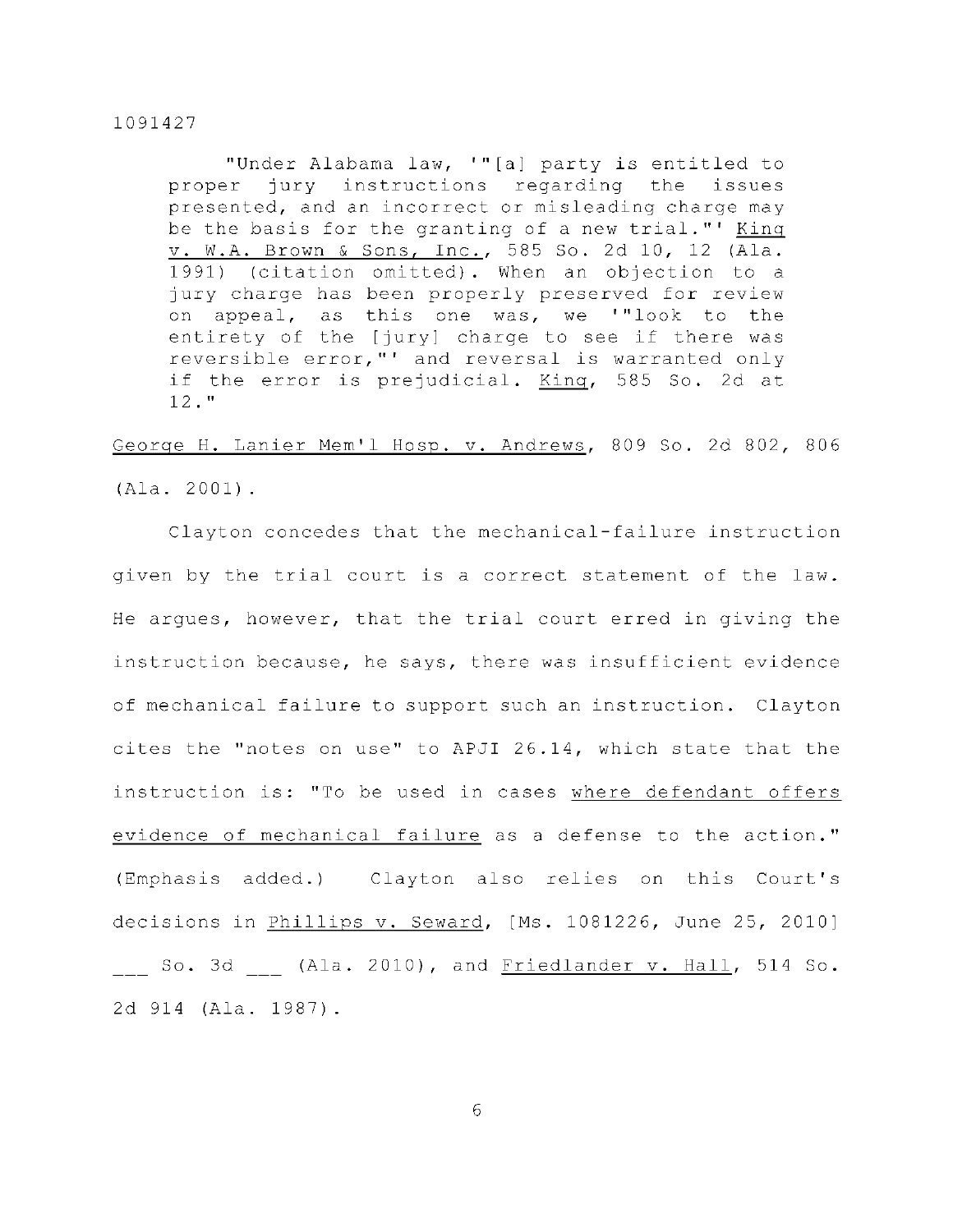In Phillips, the plaintiff, Mary Nell Phillips, was involved in a car accident with a vehicle driven by James Travis Seward who, while driving a truck owned by his employer, Heartland Express, Inc., struck the back of Phillips's vehicle after Phillips had rolled forward slightly in a merging lane and then come to a stop. Phillips sued Seward and Heartland Express, Inc., and the jury entered a verdict for the defendants. On appeal, Phillips argued that the trial court had erroneously instructed the jury regarding the doctrine of contributory negligence. Specifically, Phillips argued that the defendants "failed to present substantial evidence that the accident in which she was injured was at least partly the result of her own negligence and that the trial court accordingly erred by charging the jury on contributory negligence." So. 3d at .

Concluding that Phillips had properly objected to the contributory-negligence instruction, this Court stated: "[W]e must determine whether, in fact, there was substantial evidence that Phillips was in some way negligent so as to justify the giving of the challenged instruction on contributory negligence."  $\qquad \qquad \_$  So. 3d at  $\qquad \_$ . This Court then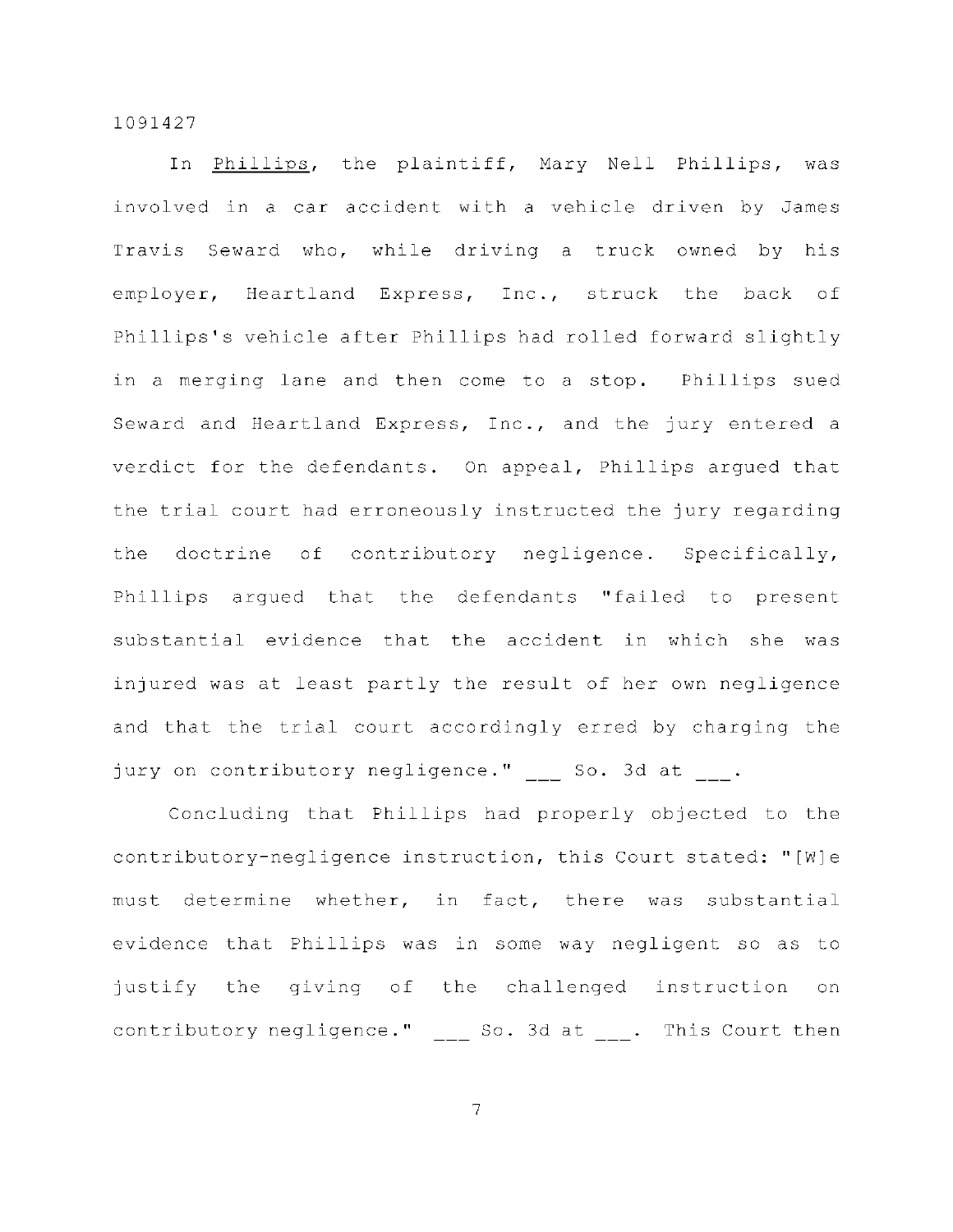stated the law regarding contributory negligence and noted that contributory negligence was an affirmative defense as to which the defendant had the burden of proof. After examining the evidence, this Court concluded that the defendants had not presented substantial evidence that Phillips had acted negligently and, therefore, that the trial court had erred in instructing the jury on the doctrine. This Court found the error prejudicial and reversed the judgment for the defendants and remanded the cause for a new trial.

In Friedlander, Amelia Friedlander's vehicle was struck from the rear by a vehicle driven by Mary Alyce Hall. Hall testified at trial that she did not see Friedlander's vehicle, which was stopped in traffic, until the vehicle between Hall's vehicle and Friedlander's vehicle turned to the right and that, by that time, it was too late for her to stop. Friedlander sued Hall, and, at trial, over Friedlander's objection, the trial court instructed the jury regarding the sudden-emergency doctrine. The jury subsequently rendered a verdict for Hall, and Friedlander appealed.

This Court noted that Friedlander did not "arque that the instruction given was an incorrect statement of law, but [did]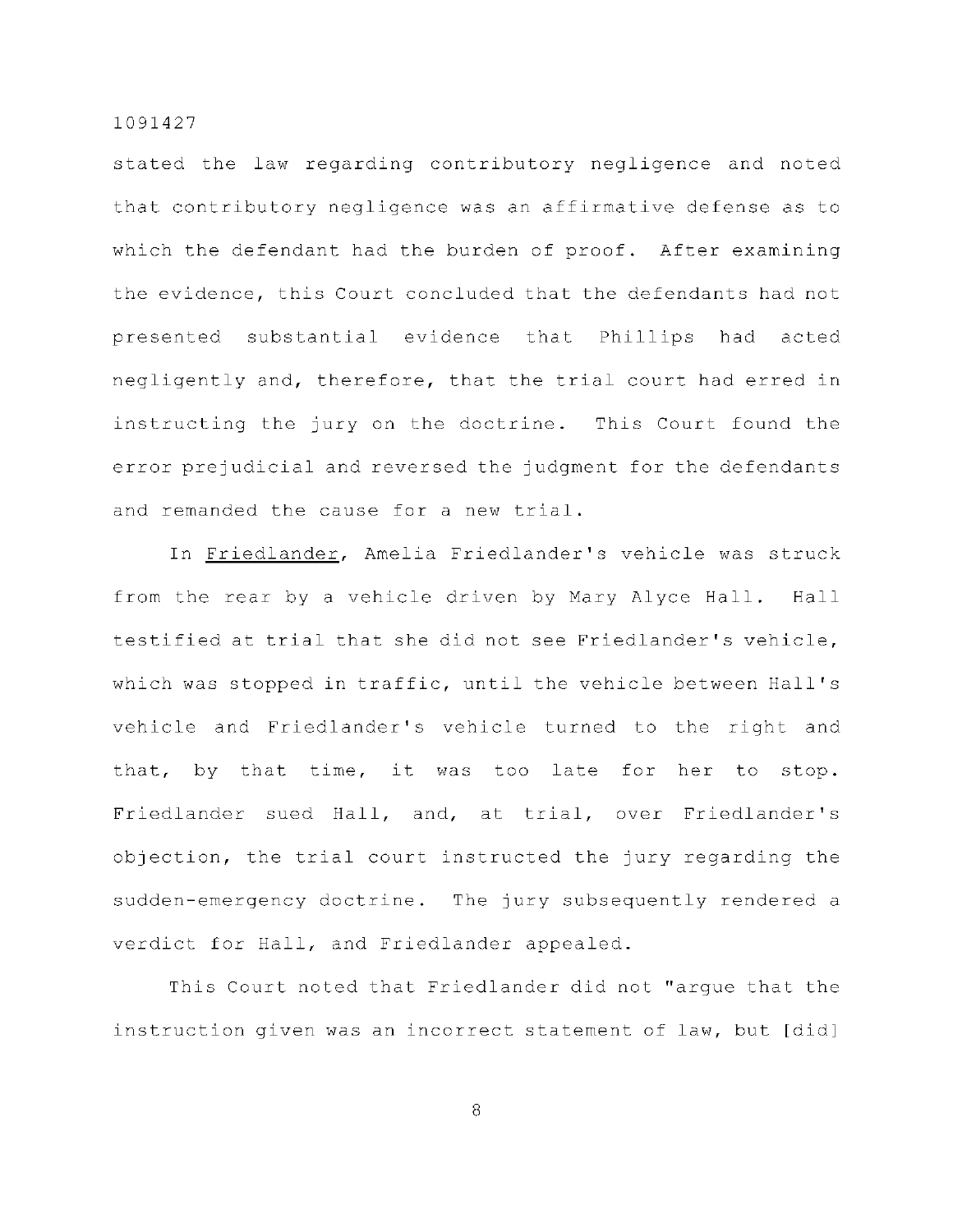contend that it was improper for the trial court to give this charge in this case." 514 So. 2d at 915. This Court examined the facts of the case and concluded:

"From our review of the record, we are unable to detect any evidence to support the contention that this case involved a sudden emergency. There was no unusual or sudden occurrence that a driver on a crowded municipal street should not anticipate or expect in the ordinary course of congested urban travel. Consequently, we are of the opinion that the jury was erroneously instructed on the sudden emergency doctrine.

"We are mindful that jury verdicts are presumed to be correct, and that the presumption of correctness is strengthened where the trial court denies a motion for new trial. Guthrie v. McCauley,  $376$  So. 2d  $1373$  (Ala. 1979). However, having found that the trial court, under the circumstances of this case, committed reversible error by instructing the jury on sudden emergency, we need not address the issue of the trial court's denial of Mrs. Friedlander's motion for new trial on the ground that the verdict was not supported by the evidence.

"Therefore, the judgment of the trial court is to be reversed and the cause remanded for a new trial."

514 So. 2d at 916. See also Jones v. Lyons, 540 So. 2d 729 (Ala. 1989) (reaching the same conclusion in nearly identical circumstances involving a jury instruction on the suddenemergency doctrine).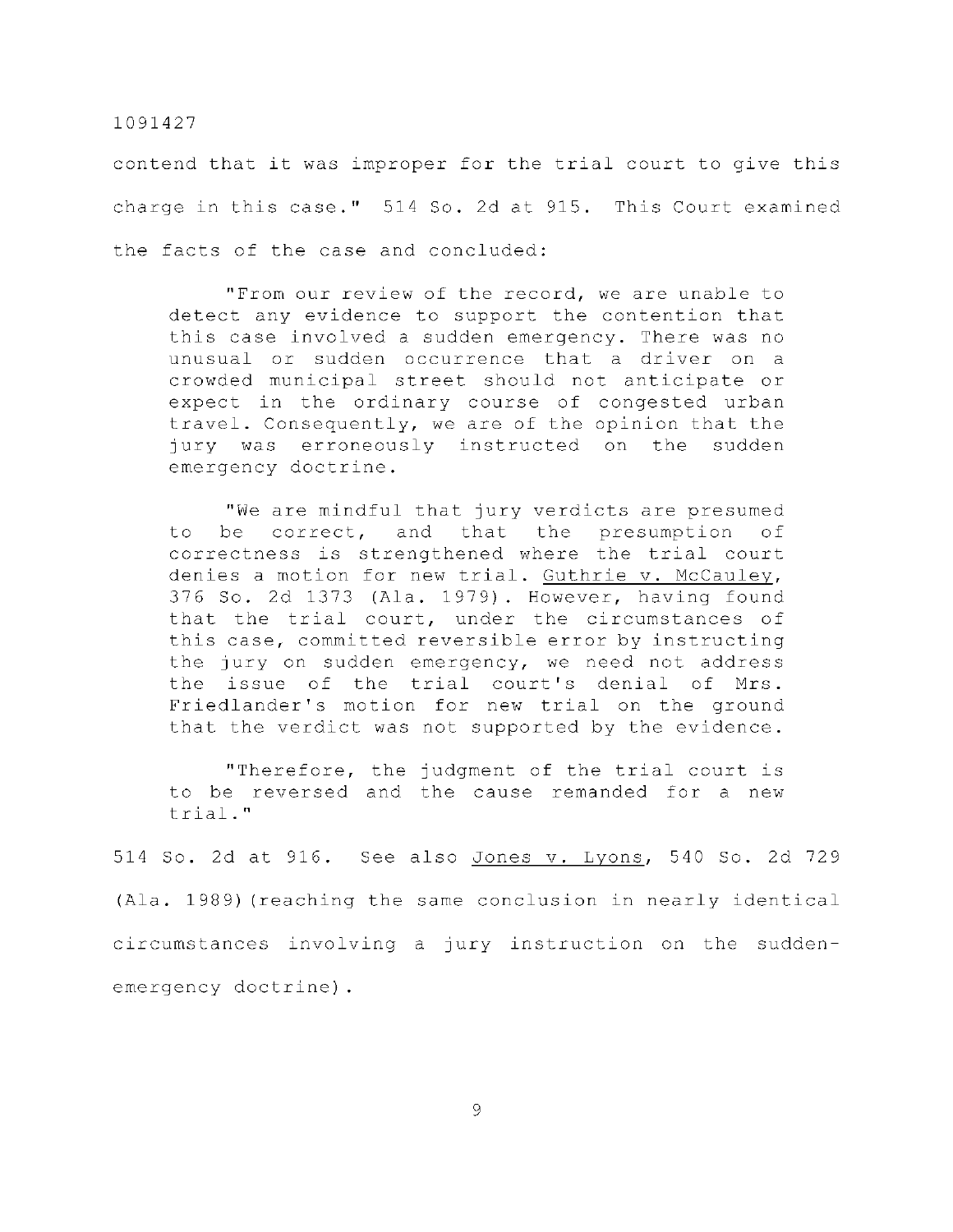Based on this Court's decisions in Phillips and Friedlander and on the comments to APJI 26.14, Clayton argues that Henderson and LLB Timber failed to present any evidence indicating that a mechanical failure had occurred and that, therefore, the trial court had no basis on which to instruct the jury regarding mechanical failure. Henderson and LLB Timber argue that Henderson testified that he set the brakes and that--if his testimony is to be believed--there is no other explanation for the moving of his truck than that a mechanical failure occurred. Based on this reasoning, Henderson and LLB Timber contend that they did present sufficient evidence of mechanical failure to support the instruction .

Henderson and his supervisor, Nichols, testified that the brakes on Henderson's truck were new and that they had not presented any problems before the accident. Henderson stated that he did not have any problems with the brakes after the accident and that he was certain that he set the parking brake on his truck. He also testified repeatedly that he did not know what had happened to cause the truck to roll. Nichols testified that he could not find anything wrong with the brake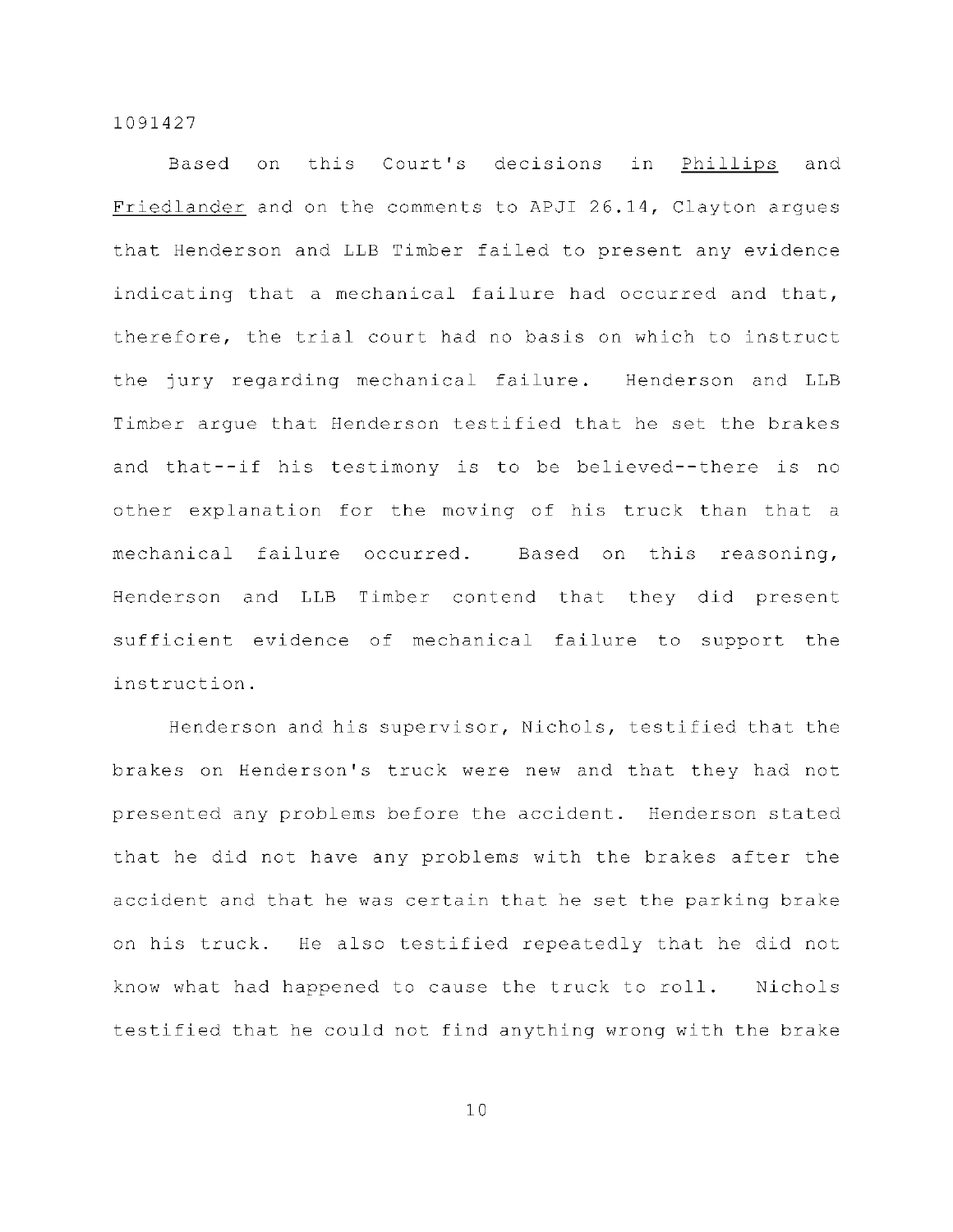system or with any other part of the truck. Nichols further testified that he could not recreate the accident. Accordingly, other than the fact that the accident occurred, there was no evidence to indicate that a mechanical failure occurred .

Henderson and LLB Timber rely on Kinard v. Carter, 518 So. 2d 1248 (Ala. 1987). In Kinard, Jack Carter's vehicle struck an object on the interstate, causing a tire on Carter's vehicle to blow out. His vehicle then crossed from the northbound lane to the southbound lane of the interstate and struck a vehicle driven by Valerie Kinard in which her husband, Olis, was a passenger. The Kinards sued Carter and, at trial, the court instructed the jury regarding mechanical failure. The jury returned a verdict for Carter, and the Kinards appealed.

On appeal, among several other arguments, the Kinards arqued that the trial court erred in instructing the jury on mechanical failure. This Court stated:

"The evidence is without dispute that defendant's car was equipped with four new tires, that at least one of these tires 'blew out' or failed when the object was struck, and that defendant's car left the highway immediately thereafter and struck plaintiffs' vehicle. Thus, the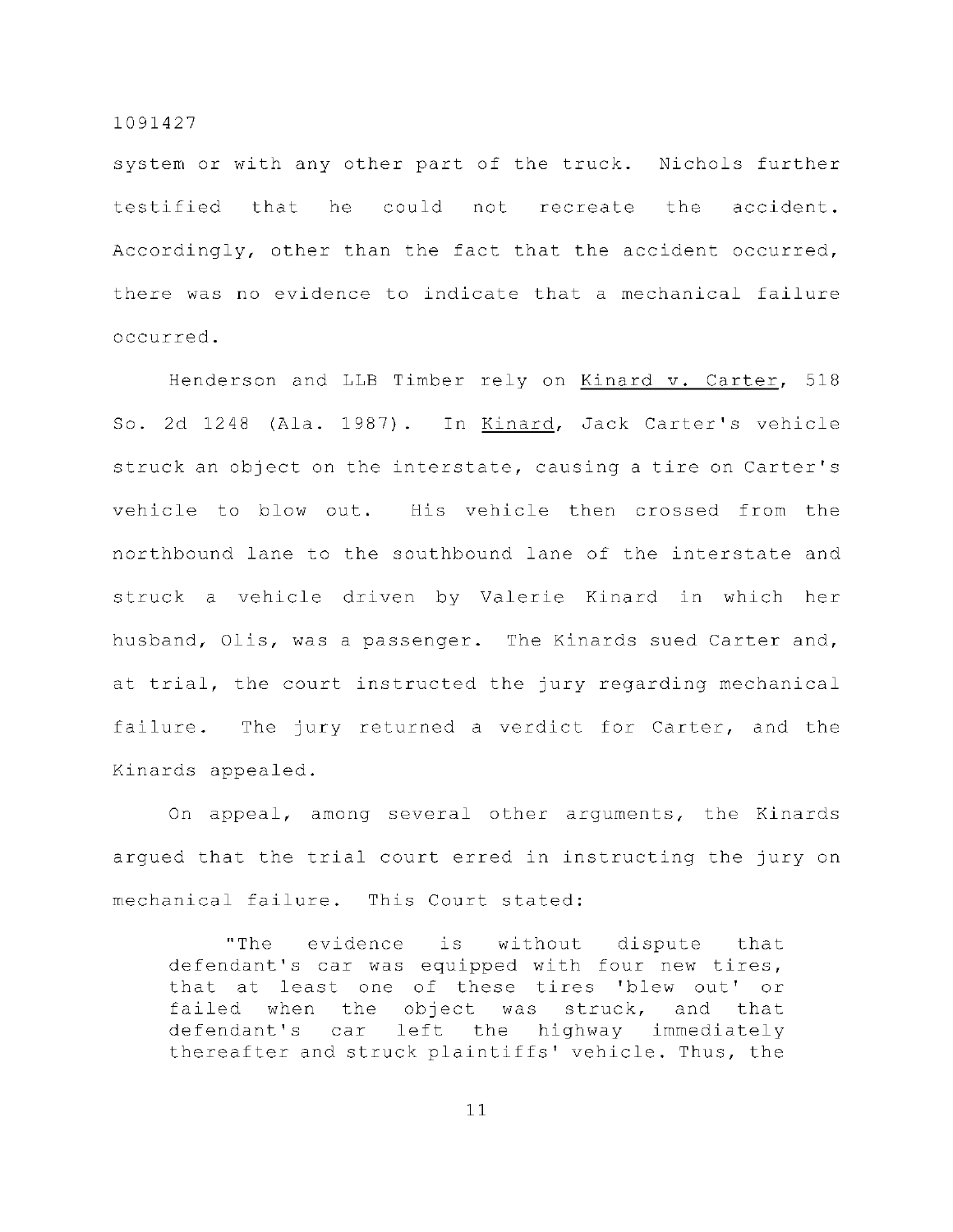defendant experienced a mechanical failure. It was for the jury to decide whether that mechanical failure, or some negligence of the defendant, was the proximate cause of plaintiffs' injuries. Howell v. Birmingham Nehi Bottling Co., 267 Ala. 290, 101 S o. 2d 297 (1958). "

518 So. 2d at 1251. In Kinard, therefore, the evidence showed that Carter's new tire had actually failed. Kinard is thus distinguishable from this case because the defendant in Kinard presented evidence showing that a mechanical failure had in fact occurred. In this case, as stated above, other than the fact that the accident occurred, there was no evidence to indicate that a mechanical failure occurred.

Henderson and LLB Timber next cite two cases for the proposition that the mechanical-failure instruction did not assume facts or improperly lead the jury to a conclusion of fact: Smith v. Pierce, 273 Ala. 321, 323, 134 So. 2d 201, 203 (1961)(stating, in a case in which the plaintiff sued her landlord for failing to repair her radiator, that a charge that the plaintiff was not required to stay in her apartment after her lease expired "might have been refused because it is the statement of an abstract principle of law without instructing the jury as to its effect in deciding the issues before them, but it is a correct statement of a legal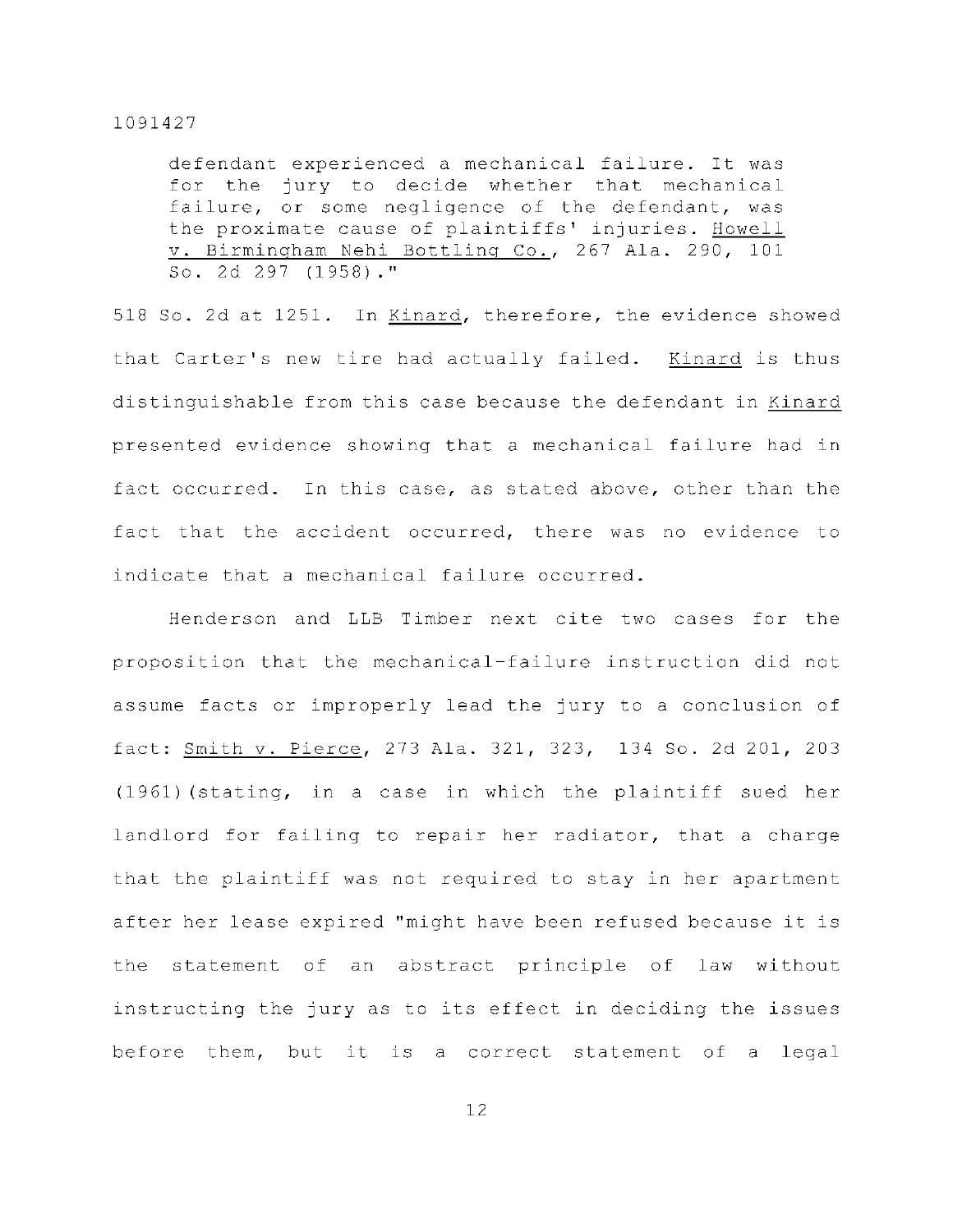principle, unnecessary to state, but not reversible error to do so"), and Howell v. Birmingham Nehi Bottling Co., 267 Ala. 290, 293-94, 101 So. 2d 297, 299-300 (1958) (stating regarding a mechanical-failure instruction where the evidence showed that a gasket in the right front wheel had ruptured: "We do not find that the facts stated are assumed but the charge hypothesizes those facts on the reasonable satisfaction from the evidence of their existence. ... It is said that such a charge gives undue prominence to one phase of the evidence which would justify its refusal, but it is not of such character as to require a reversal for giving it."). We disagree. The mechanical-failure instruction here was not a charge regarding an abstract principle of law as in Smith. And in Howell, the instruction "hypothesize[d] ... facts on the reasonable satisfaction from the evidence of their existence," i.e., evidence that a gasket had in fact ruptured. 267 Ala. at 293, 101 So. 2d at 300. As stated above, Henderson and LLB Timber presented no evidence from which the fact of a mechanical failure could be "hypothesized" other than the fact of the accident.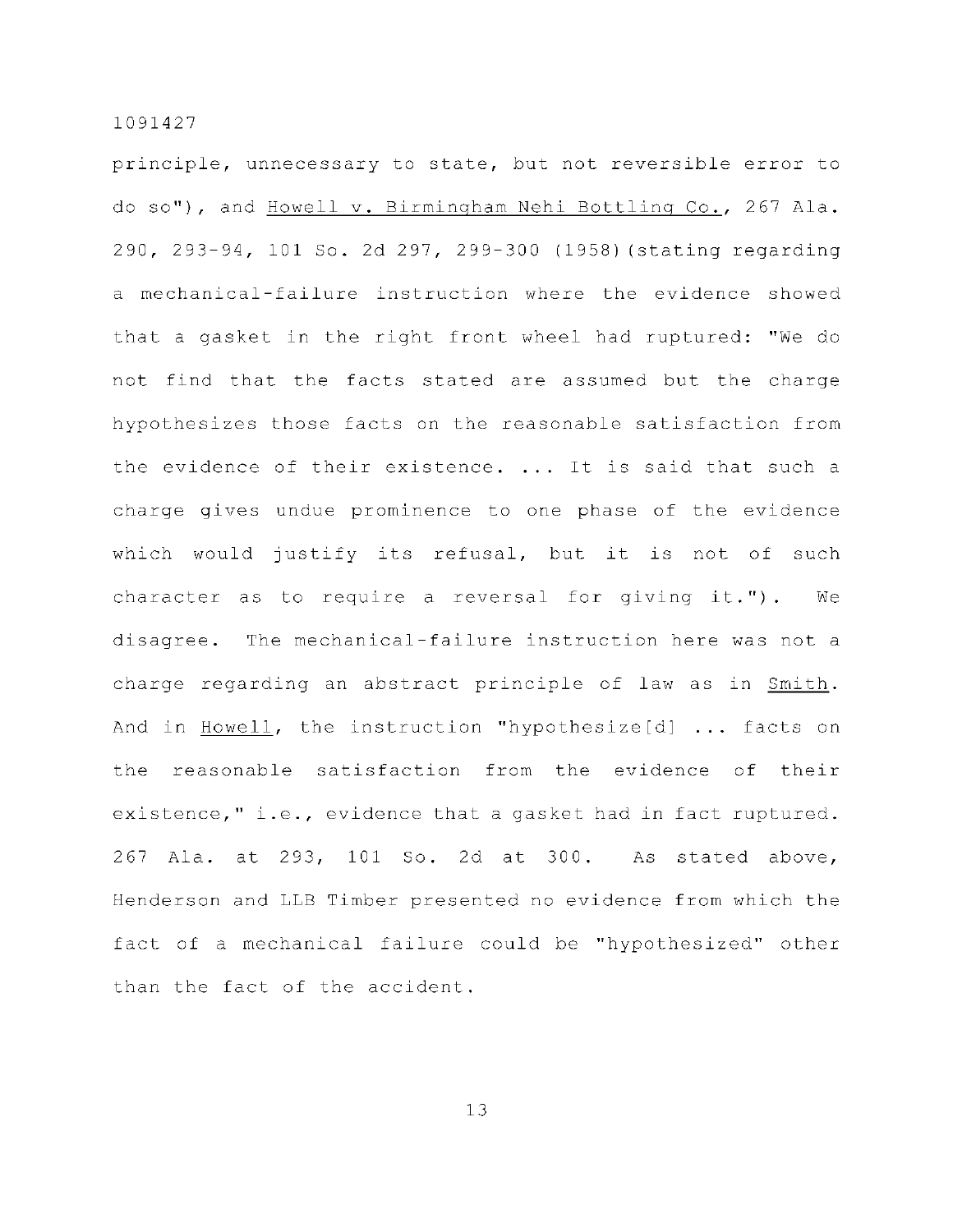When considering claims under Alabama's Extended Manufacturer's Liability Doctrine ("the AEMLD"), this Court has held that a plaintiff must prove the existence of the failure or defect; the plaintiff cannot rely solely on the fact that an accident occurred. See, e.g., Taylor v. General Motors Corp., 707 So. 2d 198, 202 (Ala. 1997) (requiring the plaintiff in an action brought under the AEMLD to "prove the existence of a defective condition and prove that the defect proximately caused his injuries," and noting the error in "allowing a jury to infer that a product is defective solely from the fact that it failed in some manner"); Townsend  $v$ . General Motors Corp., 642 So. 2d 411, 415 (Ala. 1994) (stating in an AEMLD action: "[T]he failure of a product does not presuppose the existence of a defect. Proof of an accident and injury is not in itself sufficient to establish liability under the AEMLD; a defect in the product must be affirmatively shown."); Jordan v. General Motors Corp., 581 So. 2d 835, 837 (Ala. 1991) ("Because Jordan presented no evidence other than evidence that she received injuries as a result of an automobile accident while wearing a GM seat belt, we hold that she did not present substantial evidence to support a claim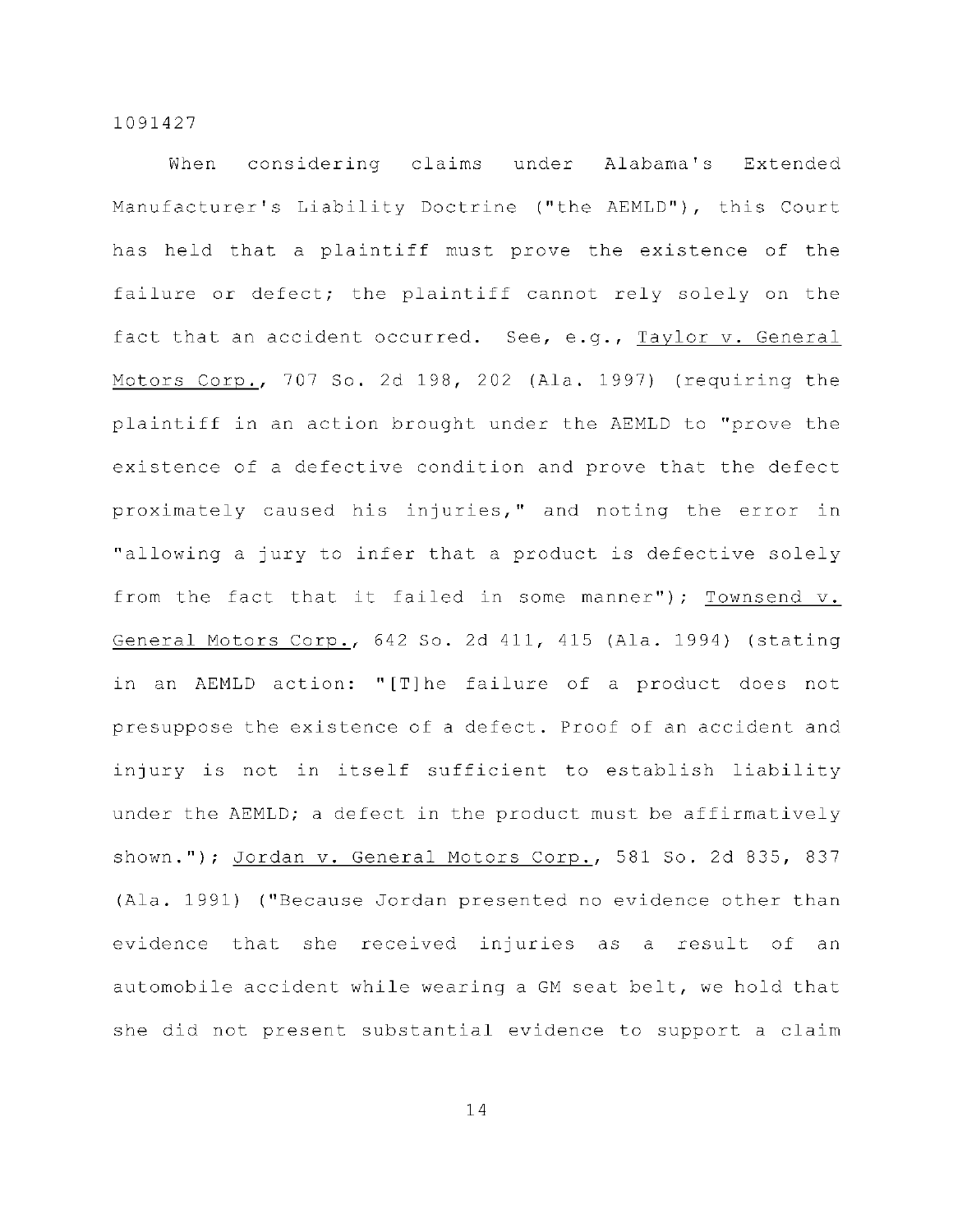under the AEMLD."). We believe that a defendant asserting a defense of mechanical failure should not be held to a lesser burden. Accordingly, the fact that an accident occurred, standing alone, is not sufficient evidence of a mechanical failure to support the instruction. It was incumbent on Henderson and LLB Timber to present substantial evidence that a mechanical failure in fact occurred. Because they did not do so, the trial court exceeded its discretion in instructing the jury regarding mechanical failure.

Finally, Henderson and LLB Timber argue that any error in the mechanical-failure instruction was not prejudicial because they presented sufficient evidence to the jury to support a verdict for the defense on other grounds. Specifically, they rely on evidence from which the jury could have concluded that Clayton was malingering. However, the defendants have not argued or shown that the evidence of malingering entitled them to a judgment in their favor, in the absence of the erroneous instruction. Therefore, the evidence of malingering presented by the defendants does not allow us to treat the giving of the erroneous instruction as harmless error. We decline to speculate that the jury reached its verdict solely on the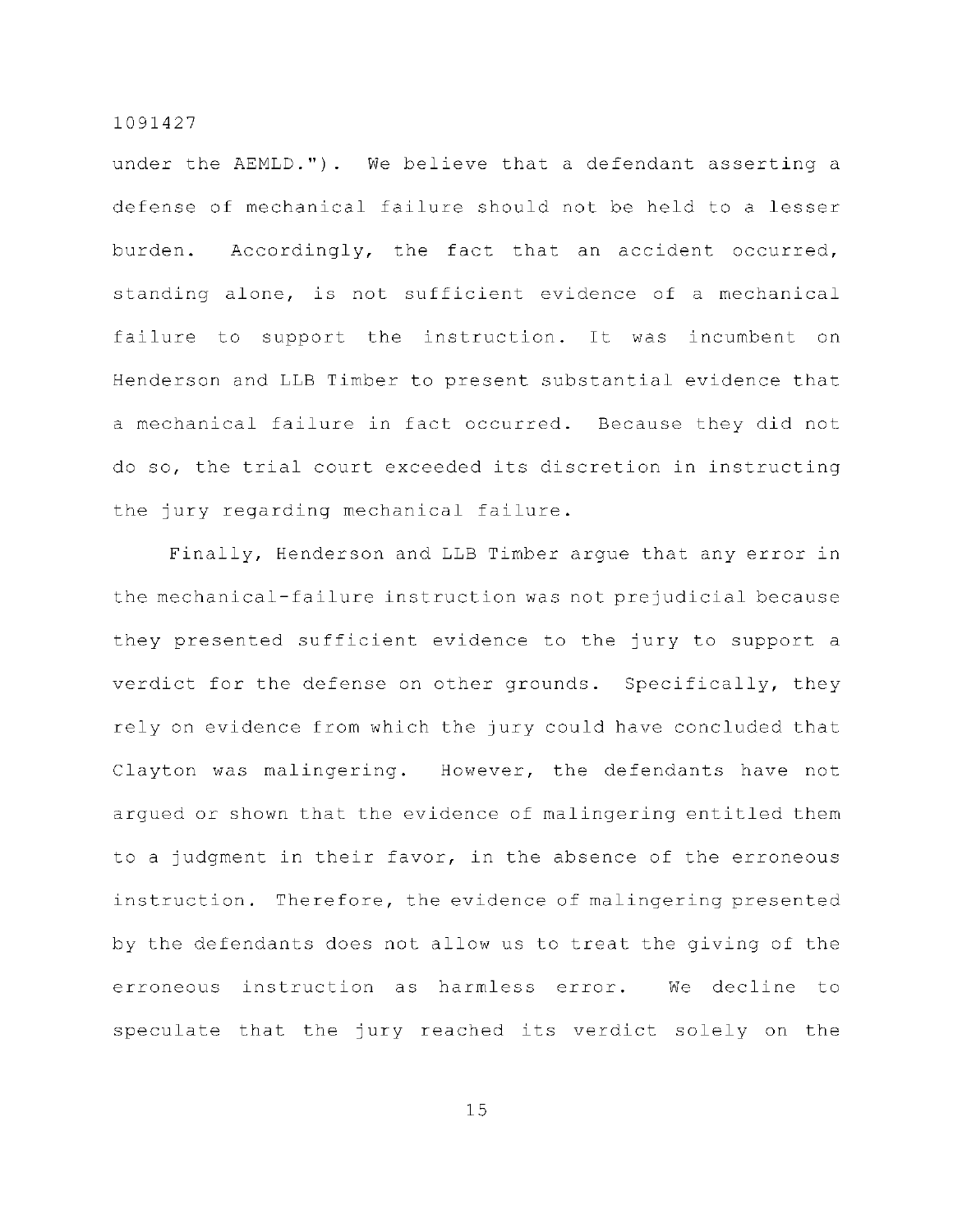basis of evidence indicating that Clayton was malingering. For all that appears, the verdict in favor of the defendants was based on the prejudicial effect of the erroneous instruction that prevented the jury from finding in favor of Clayton if it found that the mechanical failure was the sole proximate cause of the accident and Clayton's injuries.

## Conclusion

Based on the foregoing, we conclude that the trial court erred in instructing the jury regarding mechanical failure because the defendants did not present any evidence indicating that a mechanical failure had occurred. Accordingly, we reverse the judgment and remand the cause for a new trial. Our holding in this regard pretermits consideration of Clayton's remaining arguments on appeal.

REVERSED AND REMANDED.

Cobb, C.J., and Woodall, Stuart, Bolin, Parker, and Shaw, JJ., concur.

Murdock, J., dissents.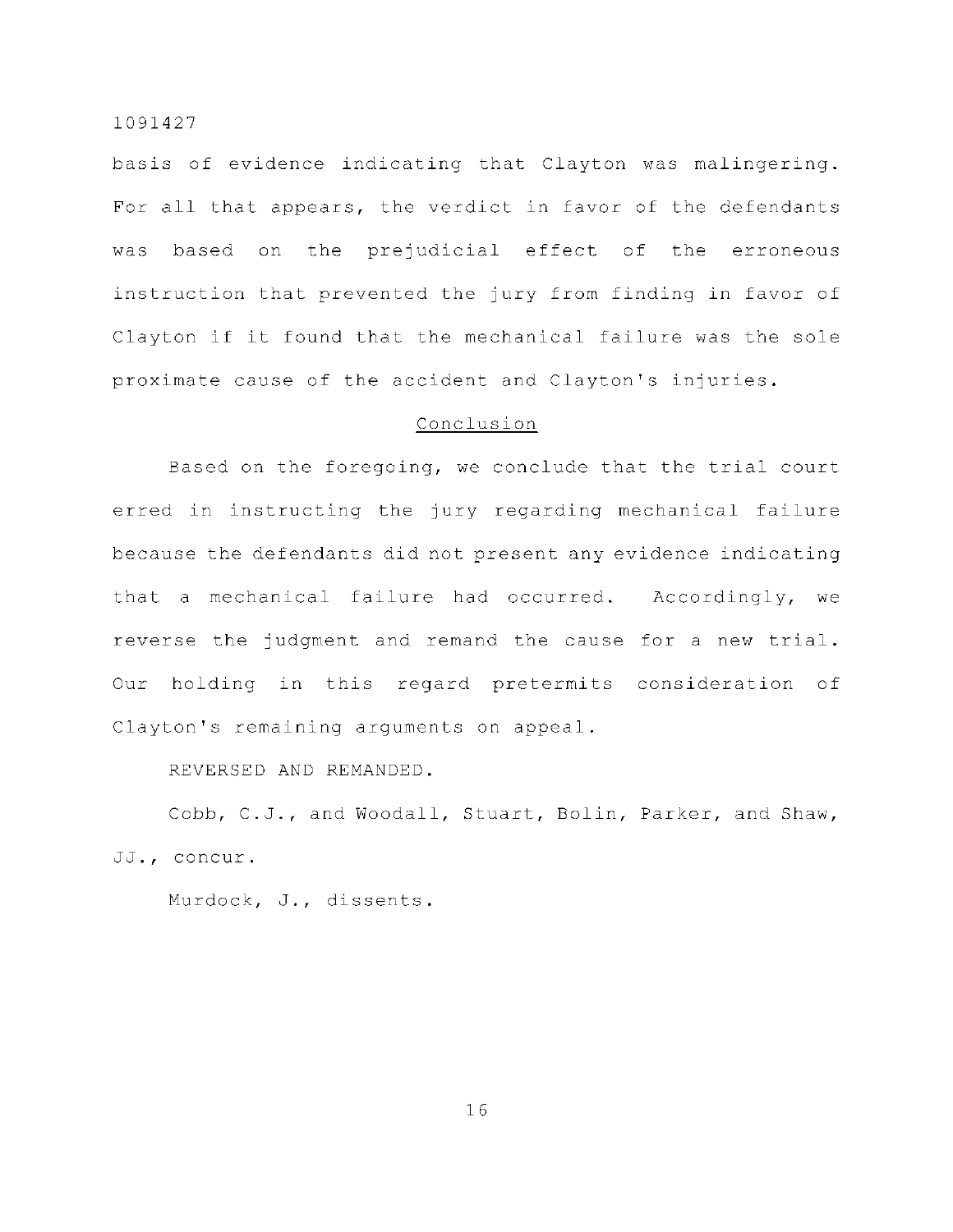MURDOCK, Justice (dissenting).

Darryl Clayton cites the "notes on use" to Alabama Pattern Jury Instructions: Civil  $$26.14$  (2d ed. 1993), which state that a mechanical-failure instruction is: "To be used in cases where defendant offers evidence of mechanical failure as a defense to the action." The jury did have evidence indicating that a mechanical failure must have been the cause of the incident at issue. The incident could only have been the result of one of two occurrences: a mechanical failure of the brakes or a failure by Henderson to properly set those brakes, and Henderson testified that he set the brakes properly.<sup>2</sup> The credibility and weight to be given Henderson's testimony was a question for the jury.

The evidence that the incident could not be replicated, that William George Henderson had no other problem with the brakes before or after the incident, and that his supervisor's inspection of the brakes yielded no evidence of a mechanical failure is evidence that weighs against Henderson's credibility and/or assigning his testimony dispositive weight.

 $2$ Henderson further testified that, after the incident, he entered the cab of his truck, found that the brakes were still set, and released them.